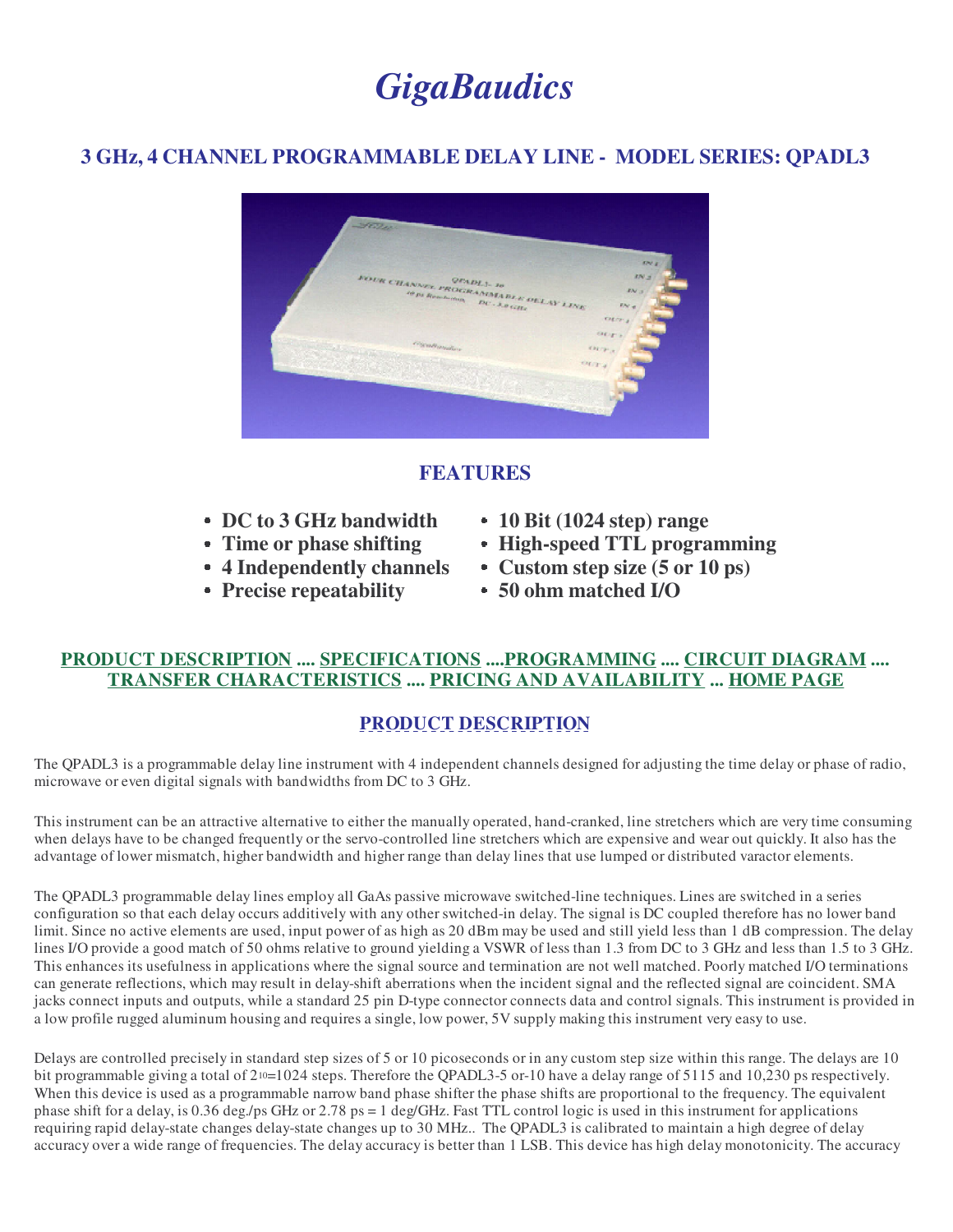maintained between consecutive delays is 1/2 LSB for the QPADL3-10 and 1 LSB for the QPADL3-5. The differential loss between delay elements is balanced so that the total loss does not vary widely between delay states.







 $\overline{\mathbf{z}}$ 

GHz

3

4

#### **PROGRAMMING**

 $-10$ 

 $-15$ 

Each of the 10 programming bits represent a binary number corresponding to a delay equal to the binary number times the step size. Each channel is addressed (selected) by a separate address line A0, A1, A2 and A3. This allows any combination of channels to be programmed simultaneously. The WE (write enable) line is activated (low) while data is valid. The DS (device select) line, active low, is useful for selecting a particular unit when more than one unit is used in conjunction. Data, address and DS should be held valid for at least 4 ns and should remain valid 3 ns after WE goes high. The control word need not be latched if the user wishes to operate the latches transparently. Simply keep the address line high, DS and WE low and the delay-state of the selected channel will follow the applied data.